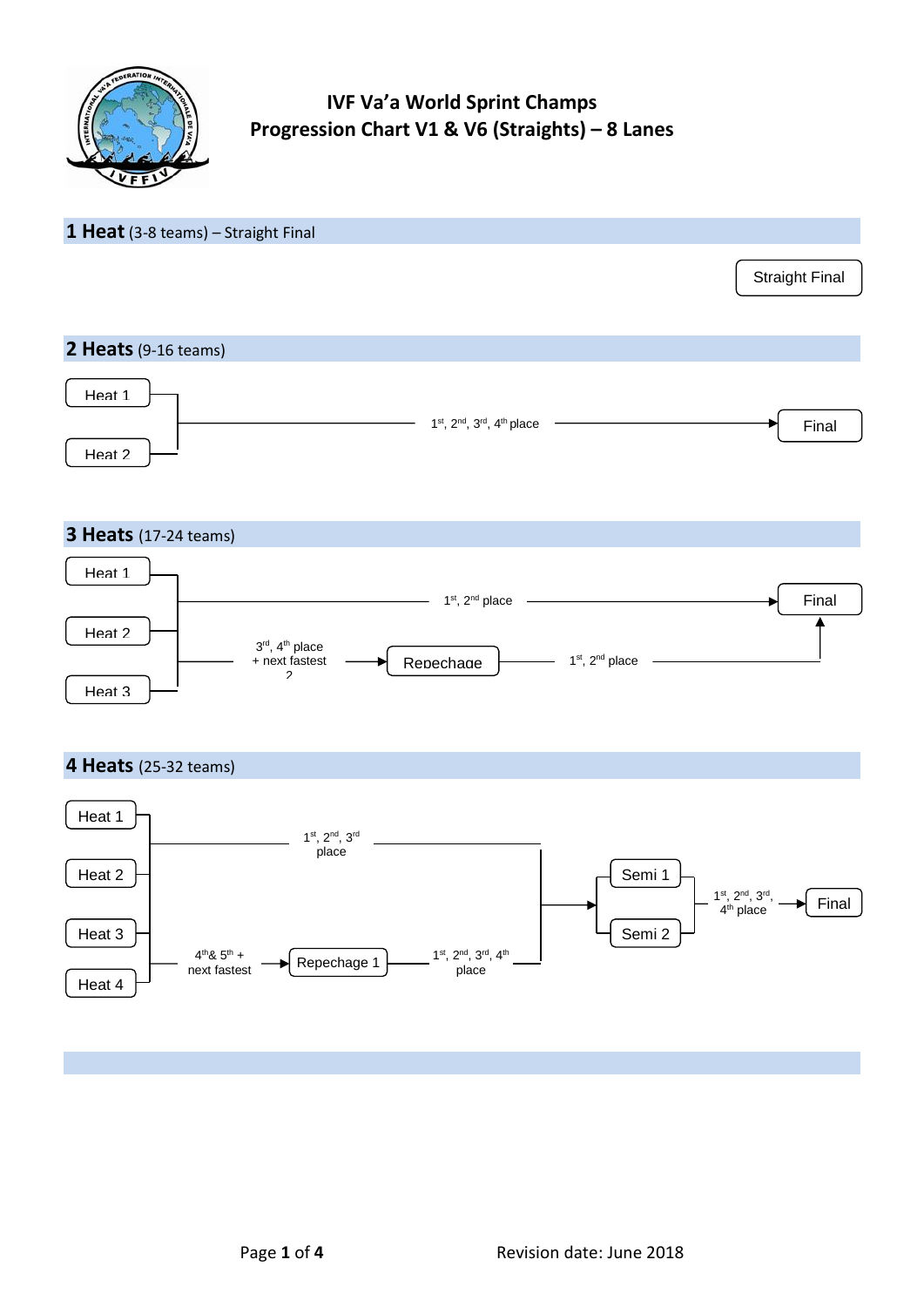



## **6 Heats** (41-48 teams)



## **7 Heats** (49-56 teams)

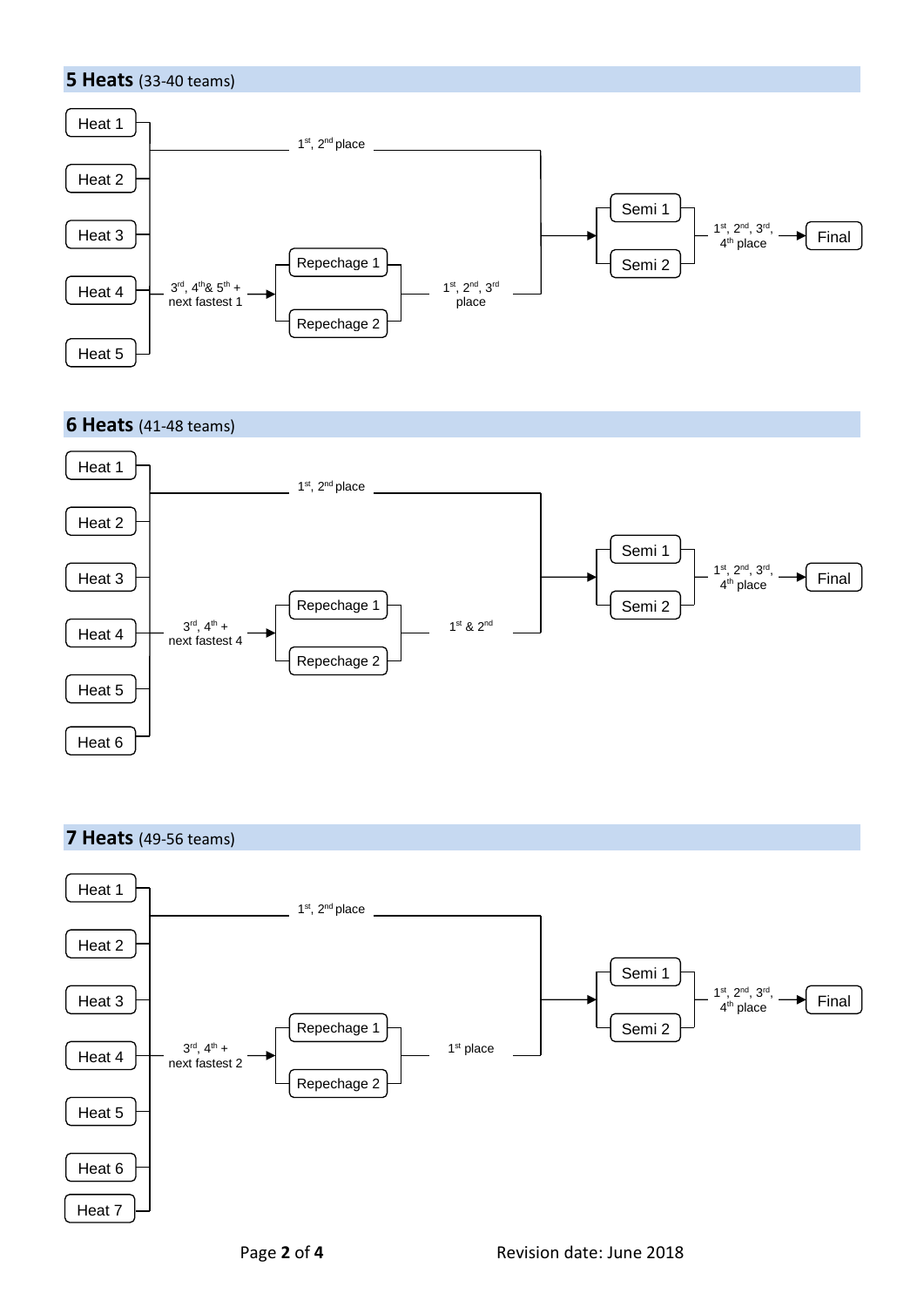#### **8 Heats** (57-64 teams)



## **9 Heats** (65-72 teams)